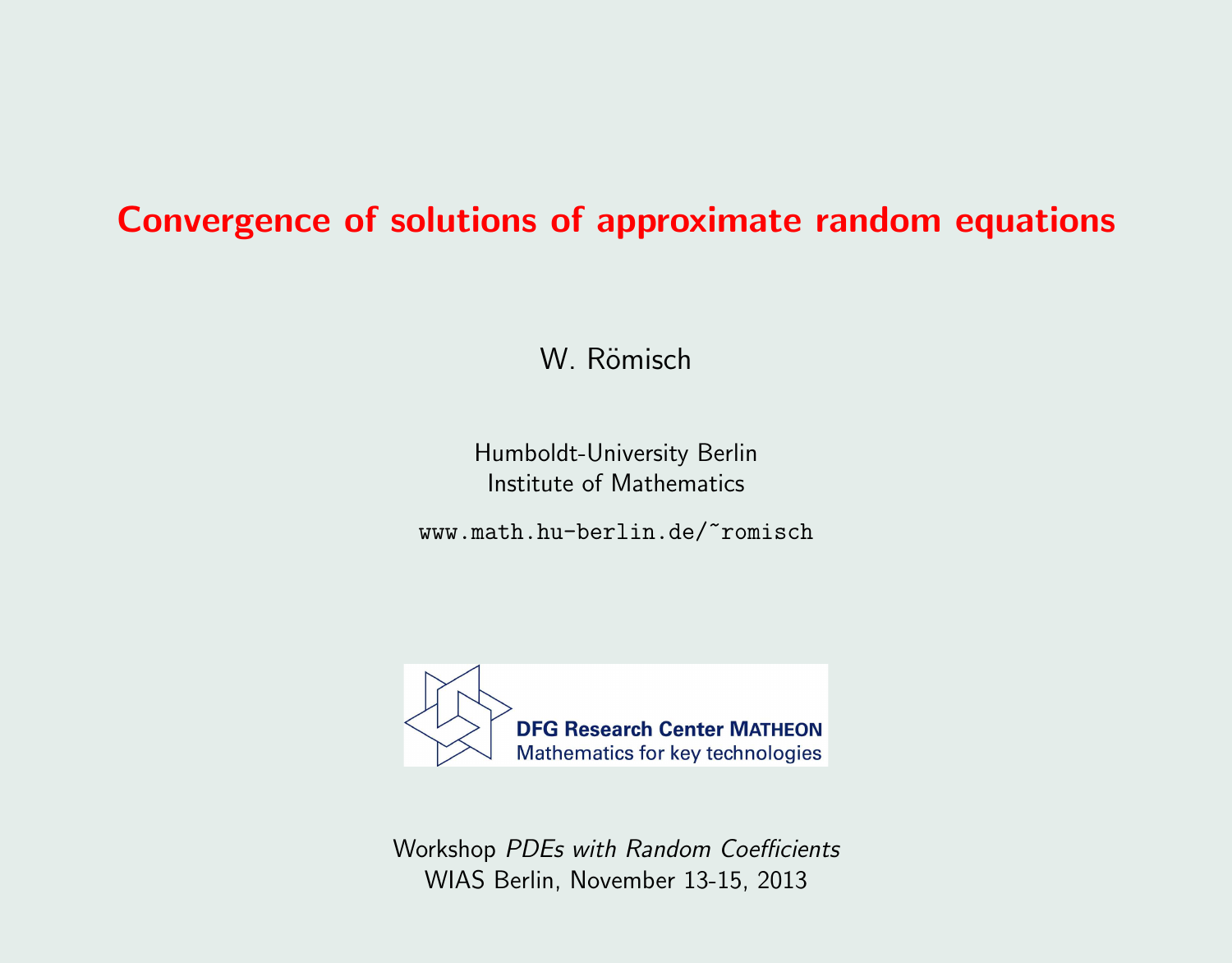# Introduction

(Partial) differential and integral equations with random coefficients and random right-hand sides are now within reach of efficient computational methods.

The latter require a combination of discretization and sampling techniques and a specific theoretical justification.

New sampling methods based on randomized lattice rules or (interlaced) polynomial lattice rules (specific Quasi-Monte Carlo methods) are available, which led to a breakthrough in high-dimensional numerical integration and to lifting the curse of dimension (recent work of Sloan-Kuo-Joe and Dick-Pillichshammer).

A general framework for studying approximations of random equations is already available since more than 20 years, but seemingly unknown. Aim of the talk is to start with a kind of review of those developments, to show its relevance for recent research and to add some updates.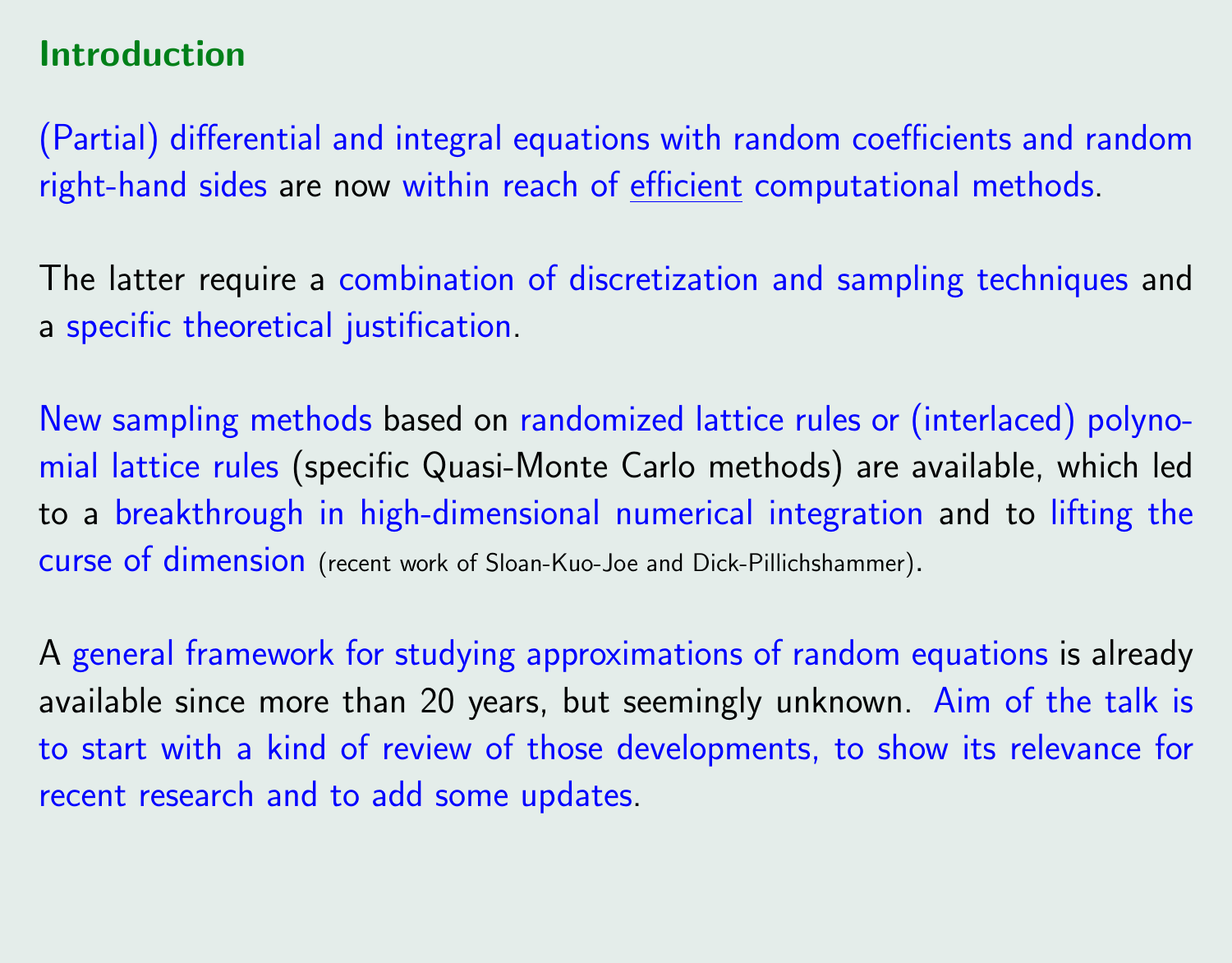#### Recent work on random partial differential equations

Simultaneous stochastic Galerkin and FE methods

Elliptic partial differential equation with random coefficients

 $-\text{div}\left(a(\xi, z(\omega))\nabla x(\xi, \omega)\right) = f(\xi) \ (\xi \in D), \ x(\xi, \omega) = 0 \ (\xi \in \partial D).$ 

where  $D \subset \mathbb{R}^m$ ,  $z = (z_j)_{j \in \mathbb{N}}$  is uniformly distributed in  $[0,1]^{\mathbb{N}}$ ,

 $a(\xi, z) = \bar{a}(\xi) + \sum z_j \psi_j(\xi)$   $(\xi \in D)$  (Karhunen-Loeve expansion). ∞  $j=1$ 

Variational formulation:

$$
X = H_0^1(D) \subset H = L_2(D) \subset X^* = H^{-1}(D), ||v||_X = ||\nabla v||_H
$$
  

$$
\int_D a(\xi, z(\omega)) \langle \nabla x(\xi), \nabla v(\xi) \rangle d\xi = \int_D f(\xi) v(\xi) d\xi \quad (\forall v \in X).
$$

s-term N-sample QMC scheme:  $a(\xi, z_N^s) = \bar{a}(\xi) + \sum_{j=1}^s z_j \psi_j(\xi)$ FE method: Replace X by a finite element subspace  $X_h$ .

(Kuo-Schwab-Sloan: SIAM J. Num. Anal. 2012)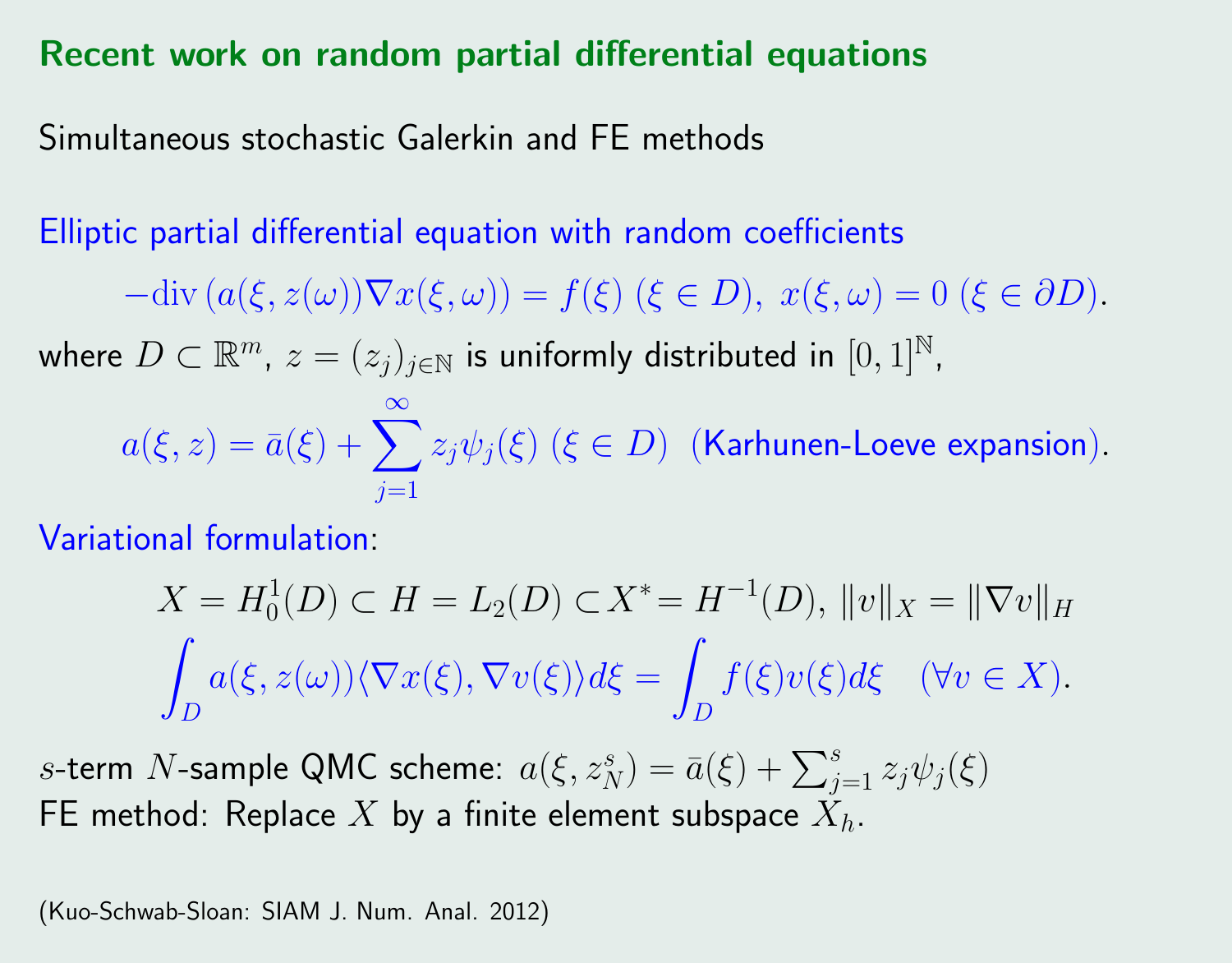#### Random operator equations: Earlier work

Let  $(X, d)$  be a separable complete metric space, Y and Z separable metric spaces and  $0 \in Y$  fixed. All metric spaces are endowed with their Borel  $\sigma$ -fields. Consider the random operator equation

$$
T(x, z(\omega)) = 0 \ (\omega \in \Omega), \tag{*}
$$

where  $T: X \times Z \rightarrow Y$  is a mapping and z is a Z-valued random variable given on a probability space  $(\Omega, \mathcal{F}, \mathbb{P})$ .

Question: (Existence of a random solution (Hanš 56)) Does there exist a measurable map  $x : \Omega \to X$  such that

 $T(x(\omega), z(\omega)) = 0$ , P-almost surely

if the equation  $T(x, z(\omega)) = 0$  is solvable for all  $\omega \in \Omega$  ? Is the solution concept appropriate for approximations ?

Note that measurability of  $T(x, \cdot)$   $(\forall x \in X)$  together with  $\mathbb P$  -a.s. solvability of  $T(x, z(\omega)) = 0$  is not sufficient!

Theorem: (Engl 78, Nowak 78) Assume that  $S(\omega) = \{x \in X : T(x, z(\omega)) = 0\} \neq \emptyset$  P -a.s. If  $[T(\cdot, z(\cdot))]^{-1}(0) \in \mathcal{F} \times \mathcal{B}(X)$ , there exists a random solution of  $(*)$ .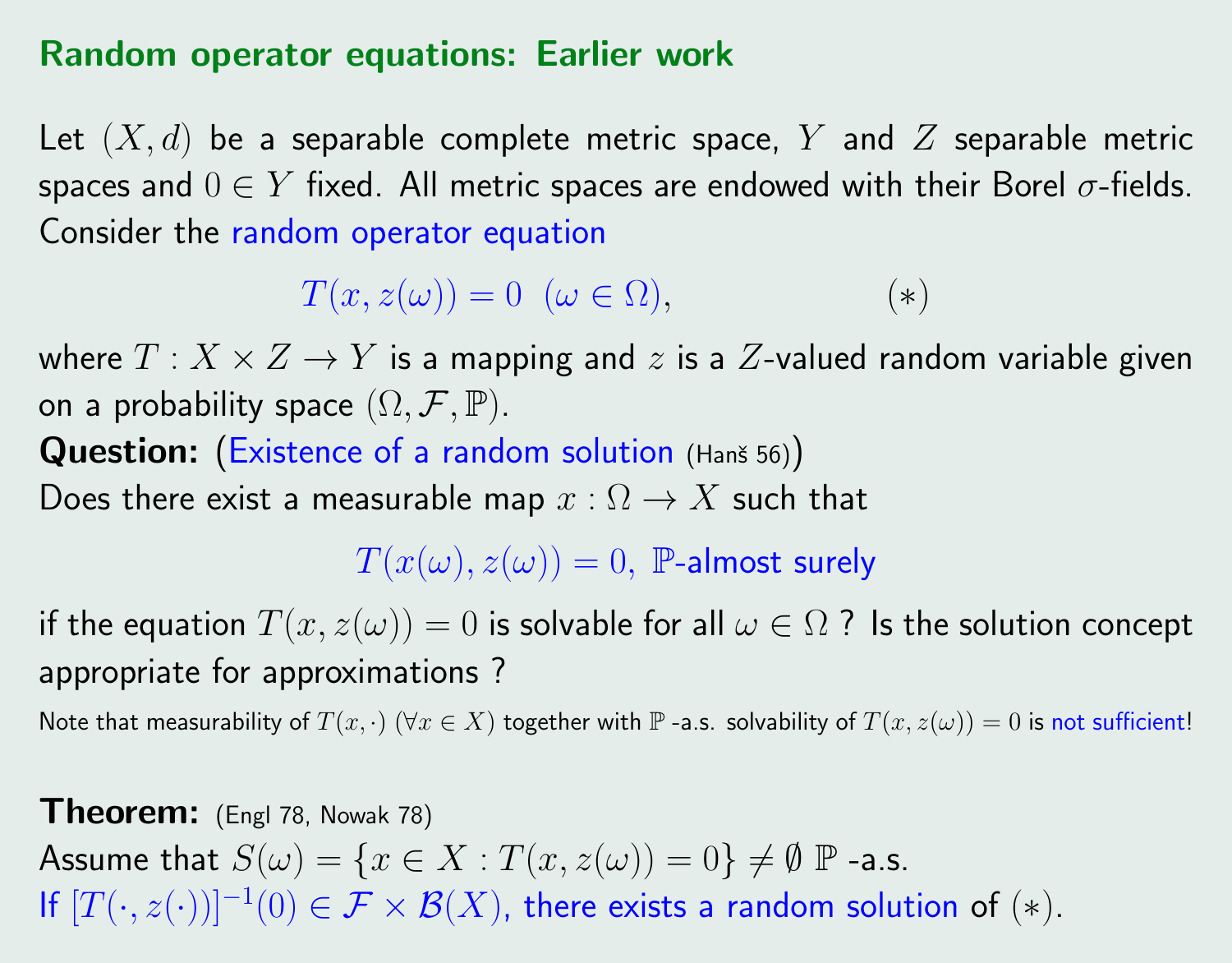The condition  $[T(\cdot,z(\cdot))]^{-1}(0) \in \mathcal{F} \times \mathcal{B}(X)$  is implied by (a) or (b): (a) T is Borel measurable. (b) T is a Carathéodory mapping, i.e.,  $T(\cdot, z)$  is continuous for all  $z \in Z$  and  $T(x, \cdot)$  is measurable for all  $x \in X$ .

Extensions to set-valued mappings and stochastic domains are available.

A (Borel) probability measure  $\mu_X \in \mathcal{P}(X)$  is called weak solution of  $T(x, z(\omega)) = 0 \quad (\omega \in \Omega)$ 

iff there exists  $\mu \in \mathcal{P}(X \times Z)$  such that

$$
\mu T^{-1} = \delta_0, \quad \mu_X = \mu p_X^{-1}, \quad \mathcal{L}(z) = \mu p_Z^{-1},
$$

where  $\mathcal{L}(z)=\mathbb{P}\, z^{-1}:\mathcal{B}(Z)\,\to\,[0,1]$  is the probability distribution (or law) of z,  $p_X$  and  $p_Z$  are the projections from  $X \times Z$  to  $X$  and  $Z$ , respectively, and  $\delta_0 \in \mathcal{P}(Y)$  denotes the Dirac measure placing unit mass at  $0 \in Y$ .

**Remark:** If  $x : \Omega \to X$  is a random solution,  $\mathcal{L}(x)$  is a weak solution (by putting  $\mu\,=\,{\mathcal L}(x,z)).$  If  $[T(\cdot,z)]^{-1}(0)$  is a singleton for all  $z\,\in\,Z,$  the weak solution is unique. A weak solution of a random operator equation is a random solution on some probability space.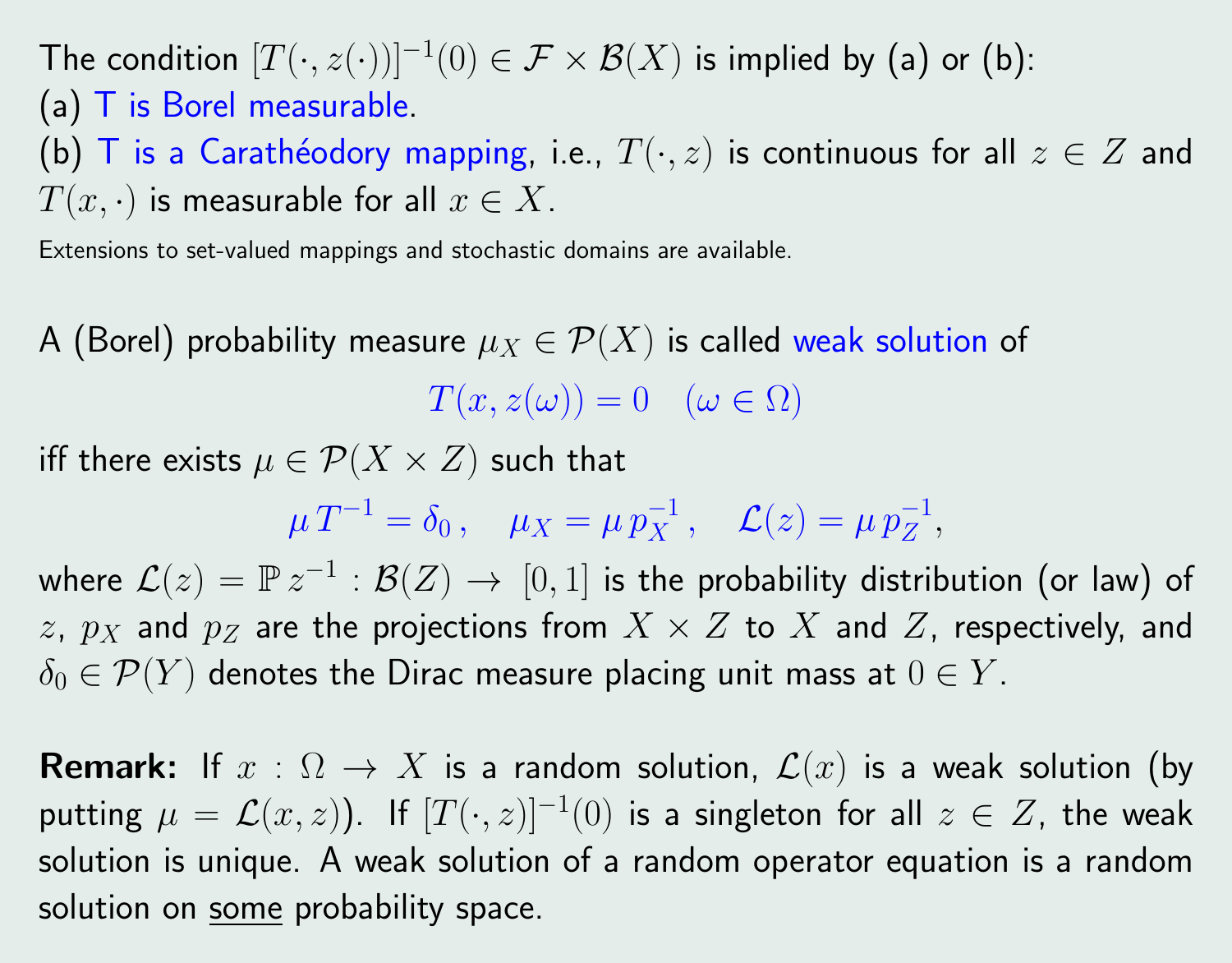### Random operator equations: Approximations

Let X, Y and Z be complete separable metric (Polish) spaces,  $T: X \times Z \rightarrow Y$ be Borel measurable, z be a Z-valued random variable (on  $(\Omega, \mathcal{F}, \mathbb{P})$ ) and  $0 \in Y$ be fixed. We consider

 $T(x, z(\omega)) = 0 \quad (\omega \in \Omega).$ 

In addition, we consider the approximate random operator equations

 $T_n(x, z_n(\omega)) = 0 \quad (\omega \in \Omega_n; n \in \mathbb{N}),$ 

where for each  $n \in \mathbb{N}$ ,  $X_n \subset X$ ,  $Z_n \subset Z$ ,  $T_n : X_n \times Z_n \to Y$  be Borel measurable and  $z_n$  be a  $Z_n$ -valued random variable (on  $(\Omega_n, \mathcal{F}_n, \mathbb{P}_n)$ ).

Let  $(x_n)$  be a sequence of random solutions to the approximate random operator equations.

**Motivation:** Approximation procedures for solving random equations require a 'discretization' of T and an approximation ('sampling', 'estimation') of z.

A. T. Bharucha-Reid (Ed.): Approximate Solution of Random Equations, North-Holland, New York 1979.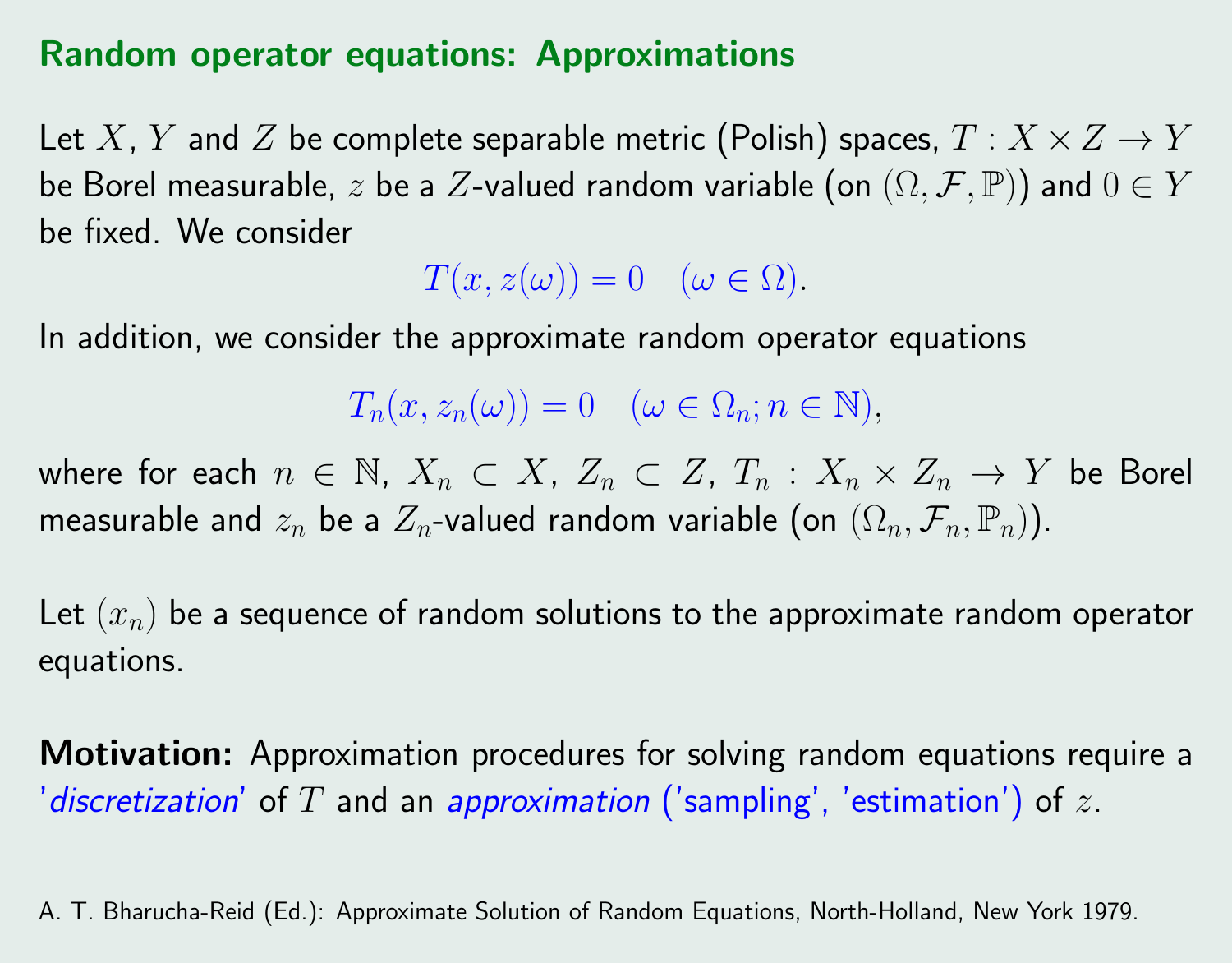Weak convergence in  $\mathcal{P}(X)$ :  $(\mu_n)$  converges weakly to  $\mu$  iff

$$
\lim_{n \to \infty} \int_X f(x) \mu_n(dx) = \int_X f(x) \mu(dx) \qquad \forall f \in C_b(X, \mathbb{R}).
$$

The topology of weak convergence is metrizable if  $X$  is separable. Weak compactness is characterized by uniform tightness due to Prokhorov's theorem.

**Problem:** Find conditions on  $(T_n)$  and T that imply weak convergence of  $(\mathcal{L}(x_n))$  if  $(\mathcal{L}(z_n))$  converges weakly to  $\mathcal{L}(z)$ .

A sequence 
$$
(T_n)
$$
 converges discretely to  $T$  iff  
\n(i)  $d(x, X_n) = \inf_{y \in X_n} d_X(x, y) \to 0 \quad (\forall x \in X)$ ,  
\n $d(z, Z_n) = \inf_{v \in Z_n} d_Z(z, v) \to 0 \quad (\forall z \in Z)$ .  
\n(ii) For all  $(x, z) \in X \times Z$  and sequences  $(x_n, z_n) \in X_n \times Z_n$  such that  
\n $x_n \to x$  in  $X$  and  $z_n \to z$  in  $Z$  it holds

$$
T_n(x_n, z_n) \to T(x, z) \quad (\text{in } Y).
$$

(Stummel, Reinhardt, Vainikko)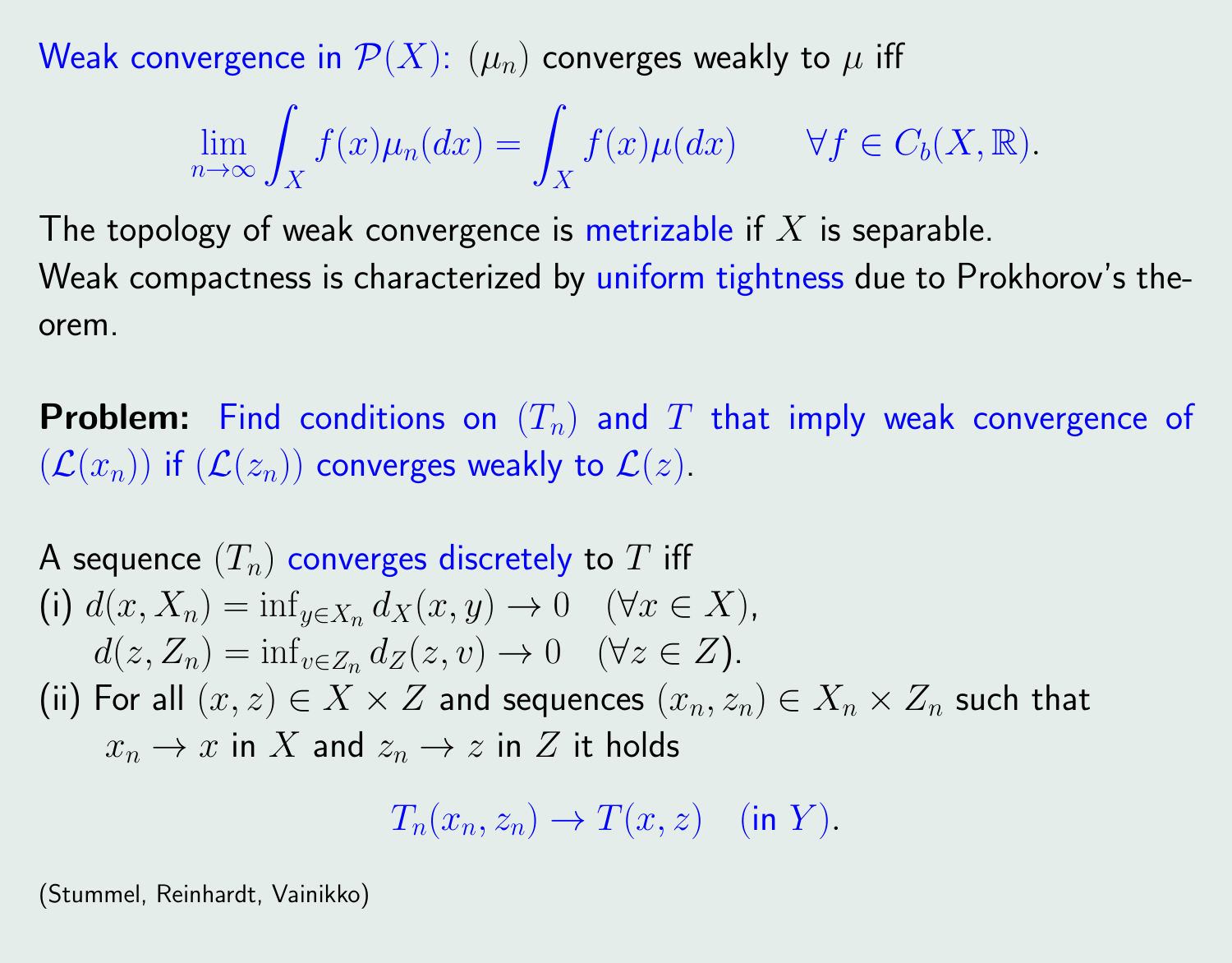**Theorem:** (Engl-Rö 87, Fiedler-Rö 92) Let the following conditions be satisfied:

- (a)  $\bigcup_{n\in\mathbb{N}}T_n^{-1}$  $\mathcal{C}_n^{-1}(\{0\})\cap (K\times B)$  is relatively compact in  $X\times Z$  for each bounded  $B \subset X$  and compact  $K \subset Y$ .
- (b)  $(T_n)$  converges discretely to T.
- (c)  $(\mathcal{L}(z_n))$  converges weakly to  $\mathcal{L}(z)$ .
- (d) The set of laws of random solutions  $\{\mathcal{L}(x_n) : n \in \mathbb{N}\}\$  is stochastically bounded, i.e., for each  $\varepsilon > 0$  there exists a bounded Borel set  $B_{\varepsilon} \subset X$  such that

inf  $n\in\mathbb{N}$  $\mathcal{L}(x_n)(B_\varepsilon)\geq 1-\varepsilon$  .

Then the set  $\{\mathcal{L}(x_n): n \in \mathbb{N}\}\$  is relatively compact with respect to the weak topology and each weak limit of a subsequence is a weak solution of the random operator equation  $T(x, z(\omega)) = 0 \ (\omega \in \Omega)$ . If the weak solution of  $T(x, z(\omega)) = 0 \ (\omega \in \Omega)$  is unique, the sequence  $(\mathcal{L}(x_n))$ converges weakly to this weak solution.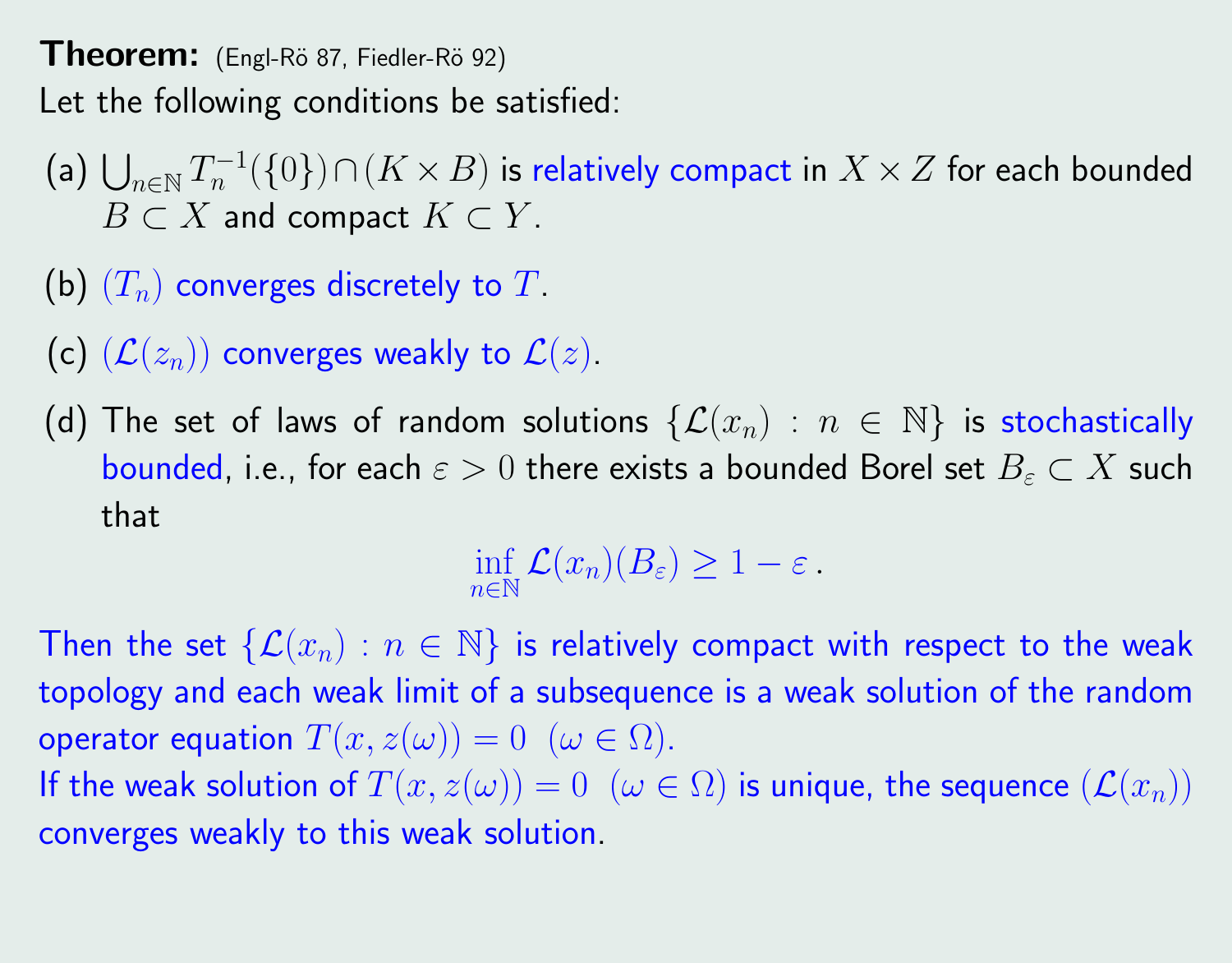# Corollary:

Let the following conditions be satisfied:

(a) Assume that for each compact  $K\subset Z$  there exist  $C=C(K)>0$  and  $n_0 = n_0(K) \in \mathbb{N}$  such that

 $d_X(x, \tilde{x}) \leq C d_Y(T_n(x, \tilde{z}), T_n(\tilde{x}, \tilde{z}))$ 

holds for all  $n \geq n_0$ ,  $\tilde{z} \in K$ ,  $x, \tilde{x} \in X_n$  (with  $d_X$  and  $d_Y$  denoting the distances in  $X$  and  $Y$ , respectively).

- (b)  $(T_n)$  converges discretely to T.
- (c)  $(\mathcal{L}(z_n))$  converges weakly to  $\mathcal{L}(z)$ .

If a weak solution of  $T(x, z(\omega)) = 0$   $(\omega \in \Omega)$  exists, it is unique and the sequence  $(\mathcal{L}(x_n))$  converges weakly to this weak solution.

There exist several other sets of more specific conditions implying the assumptions of the approximation theorem.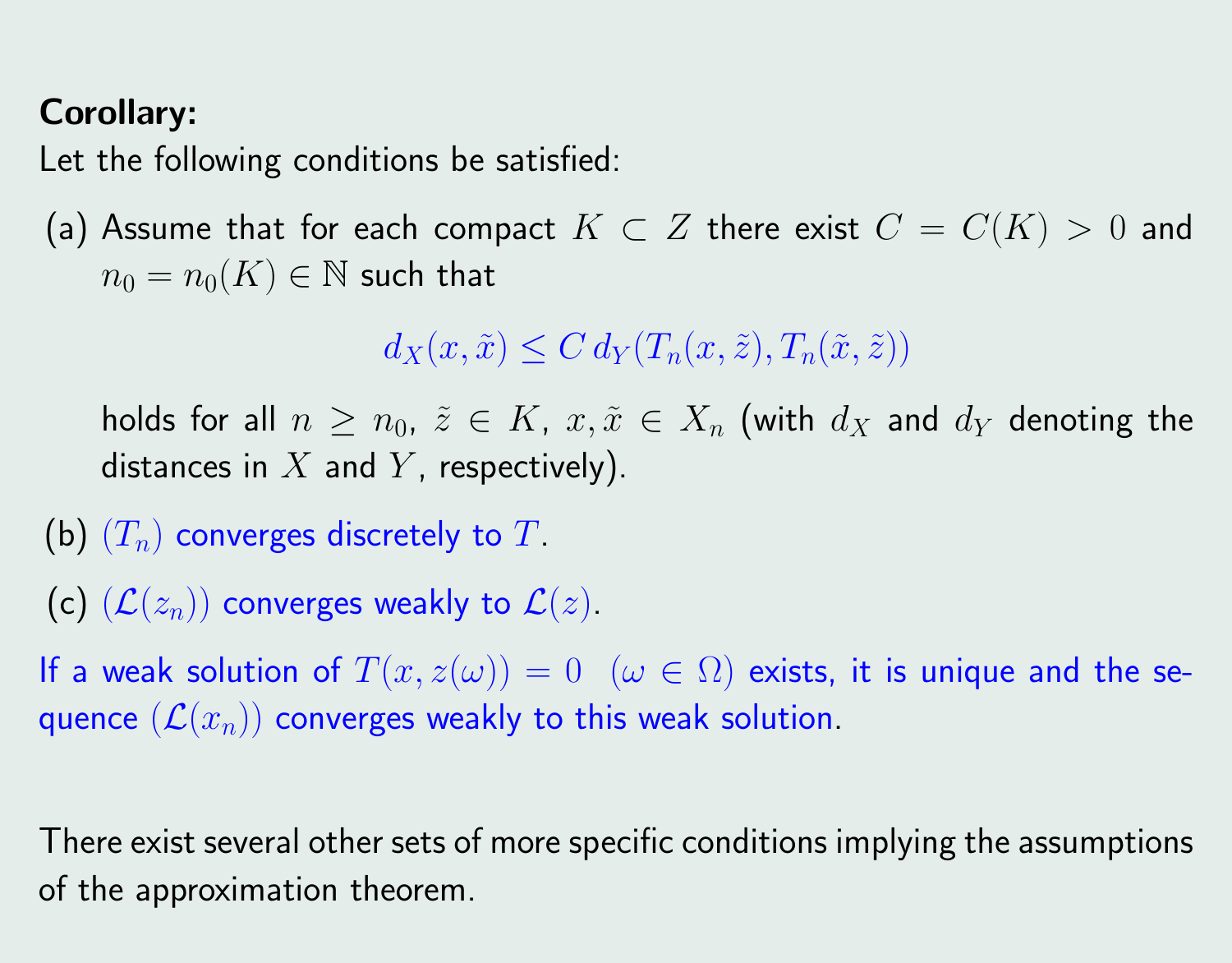#### Nonlinear elliptic PDEs with random coefficients

We consider the random nonlinear elliptic PDE

$$
-\sum_{i=1}^m\frac{\partial}{\partial\xi_i}a_i\Big(\xi,z(\xi,\omega),\frac{\partial x}{\partial\xi_1},\ldots,\frac{\partial x}{\partial\xi_m}\Big)=f(\xi)\ \ (\xi\in D),\ x(\xi)=0\ (\xi\in\partial D).
$$

or

 $-\text{div}\,a(\xi, z(\xi, \omega), \nabla x(\xi)) = f(\xi)$   $(\xi \in D), x(\xi) = 0$   $(\xi \in \partial D).$ 

where  $D\subset \mathbb{R}^m$  is open such that  $\bar D$  is a bounded polyhedron,  $a\in C_m(D\times\mathbb{R}\times\mathbb{R}^m)$  $\mathbb{R}^m$ ) such that  $a(\xi,r,\cdot)\in C^1_m(\mathbb{R}^m)$ ,  $a(\xi,r,0,\ldots,0)=0$  and

$$
\left|\frac{\partial a_i}{\partial r}(\xi, r, t_1,\ldots, t_m)\right| \leq M, \left|\frac{\partial a_i}{\partial t_j}(\xi, r, t_1,\ldots, t_m)\right| \leq M \ (i, j = 1,\ldots, m),
$$

$$
\sum_{i,j=1}^m \frac{\partial a_i}{\partial t_j}(\xi, r, t_1, \dots, t_m) y_i y_j \geq \gamma ||y||^2 \ (y \in \mathbb{R}^m)
$$

holds uniformly for all  $\xi \in \bar D, \ t \in \mathbb{R}^m, \ r \in \mathbb{R}$  and some  $\gamma > 0$  and  $K > 0;$  $f \in C(D)$ , z a Z-valued random variable, where  $Z = L_{\infty}(D)$ .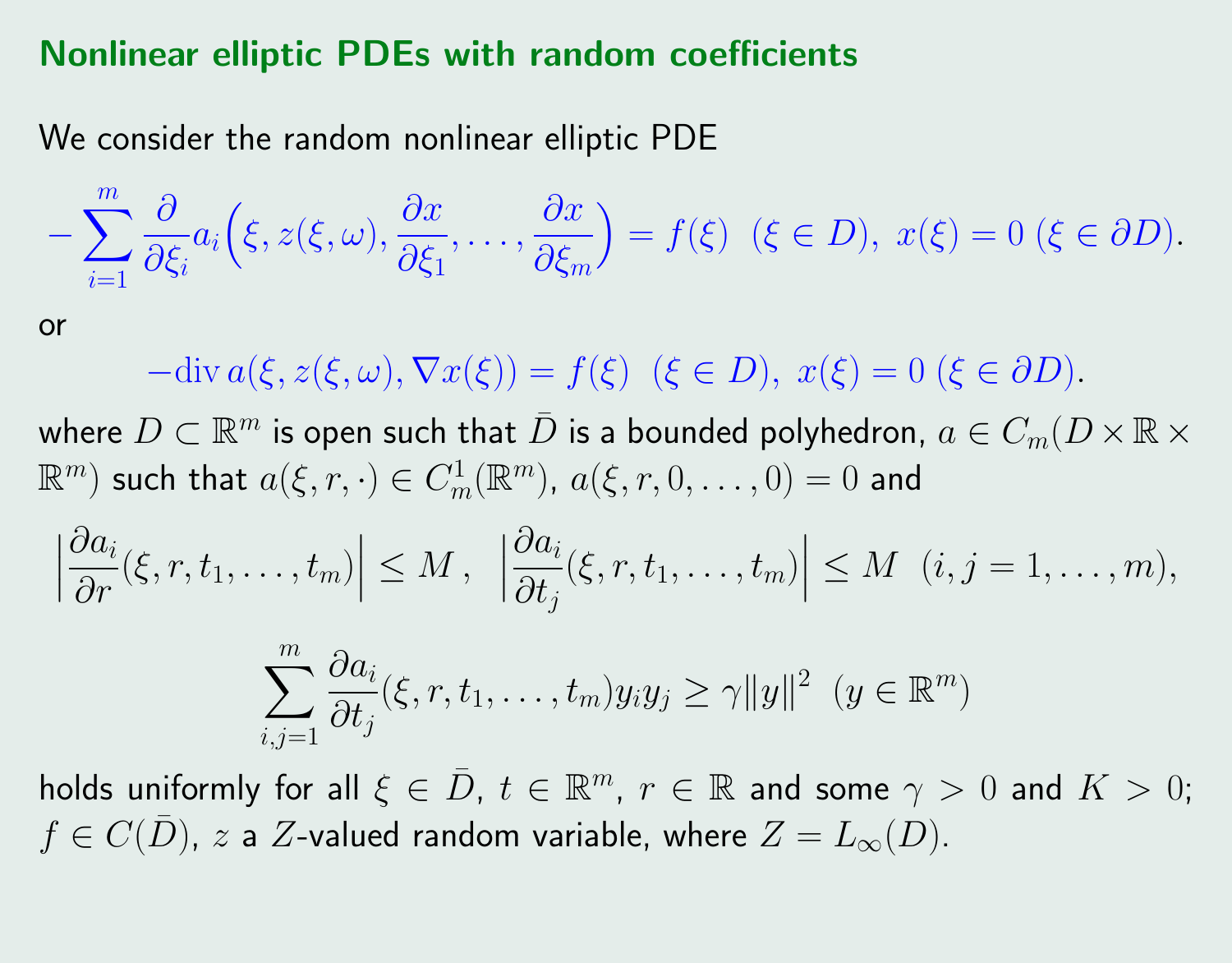#### Variational formulation:

$$
X = H_0^1(D) \subset H = L_2(D) \subset X^* = H^{-1}(D), ||x||_X = ||\nabla x||
$$
  

$$
\langle A(x, z(\omega)), v \rangle = \int_D \langle a(\xi, z(\xi, \omega), \nabla x(\xi)), \nabla v(\xi) \rangle d\xi = \int_D f(\xi) v(\xi) d\xi \quad (\forall v \in X)
$$
  
or

$$
\langle A(x, z(\omega)), v \rangle = \langle f, v \rangle \quad (\forall v \in X)
$$

or

$$
T(x, z(\omega)) = A(x, z(\omega)) - f = 0,
$$
 (\*)

where  $T: X \times Z \to Y = X^*$  and  $\langle \cdot, \cdot \rangle$  denotes the dual pairing of  $X$  and  $X^*.$ 

The assumptions imply that  $T(\cdot, z)$  is strongly monotone (with  $\gamma$ ) and Lipschitz continuous with modulus  $M$  (uniformly with respect to  $z$ ).

Let  $X_n$  be a finite element subspace of X such that  $d(x, X_n) \to 0 \,\forall x \in X$  and  $I_n: X_n \to X$  denotes the embedding mapping.

We consider the Galerkin equations  $T_n(x_n, z_n(\omega)) = 0$   $(x_n \in X_n)$  defined by  $\langle I_n^* T(x_n, z_n(\omega)), v \rangle = \langle T(x_n, z_n), v \rangle = 0 \quad (v \in X_n).$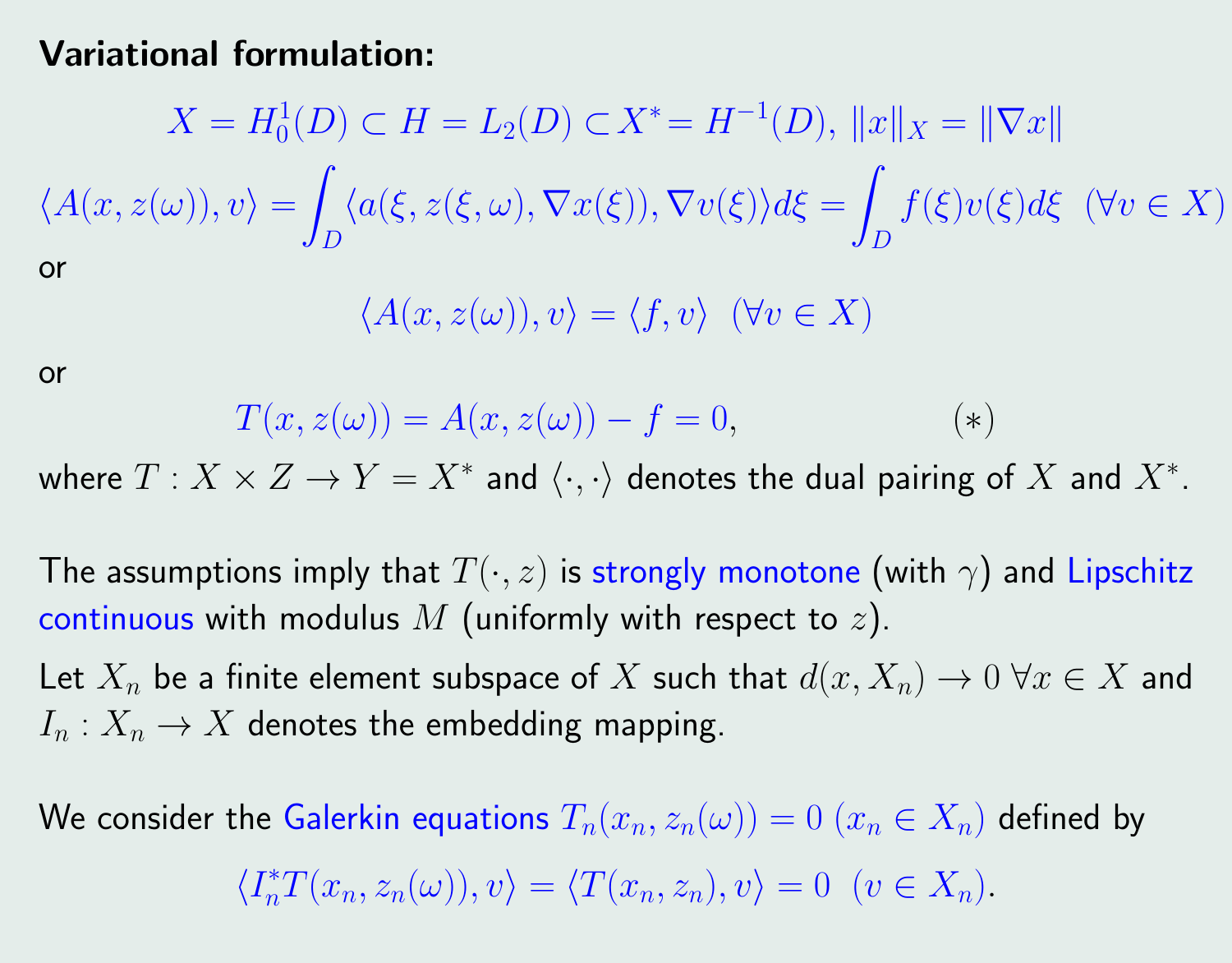# Corollary:

Assume that  $(\mathcal{L}(z_n))$  converges weakly to  $\mathcal{L}(z)$ .

Then each Galerkin equation has a unique random solution and the sequence  $(\mathcal{L}(x_n))$  converges weakly to the law  $\mathcal{L}(x)$  of the unique random solution  $x(\cdot)$ . Furthermore, it holds  $\mathbb{P}$ -a.s.

$$
||x_n(\omega) - x(\omega)||_X \le \frac{M}{\gamma} (d(x(\omega), X_n) + ||z_n(\omega) - z(\omega)||_Z).
$$

If we impose the regularity condition  $d(x(\omega), X_n) \leq C r_n$  for each  $n \in \mathbb{N}$ , some uniform constant  $C > 0$  and a sequence  $(r_n)$  converging to zero, one obtains

$$
\rho_X(\mathcal{L}(x_n), \mathcal{L}(x)) \leq \frac{M}{\gamma} \big( C r_n + \rho_Z(\mathcal{L}(z_n), \mathcal{L}(z)) \big),
$$

where  $\rho_X$  and  $\rho_Z$  are the Prokhorov distances on the set of probability measures on  $X$  and  $Z$ , respectively, metrizing the topologies of weak convergence.

Hence, the rate of weak convergence of the approximate solutions to the original one is equal to the sum of the rates of convergence of the finite element method and of the approximate stochastic coefficients.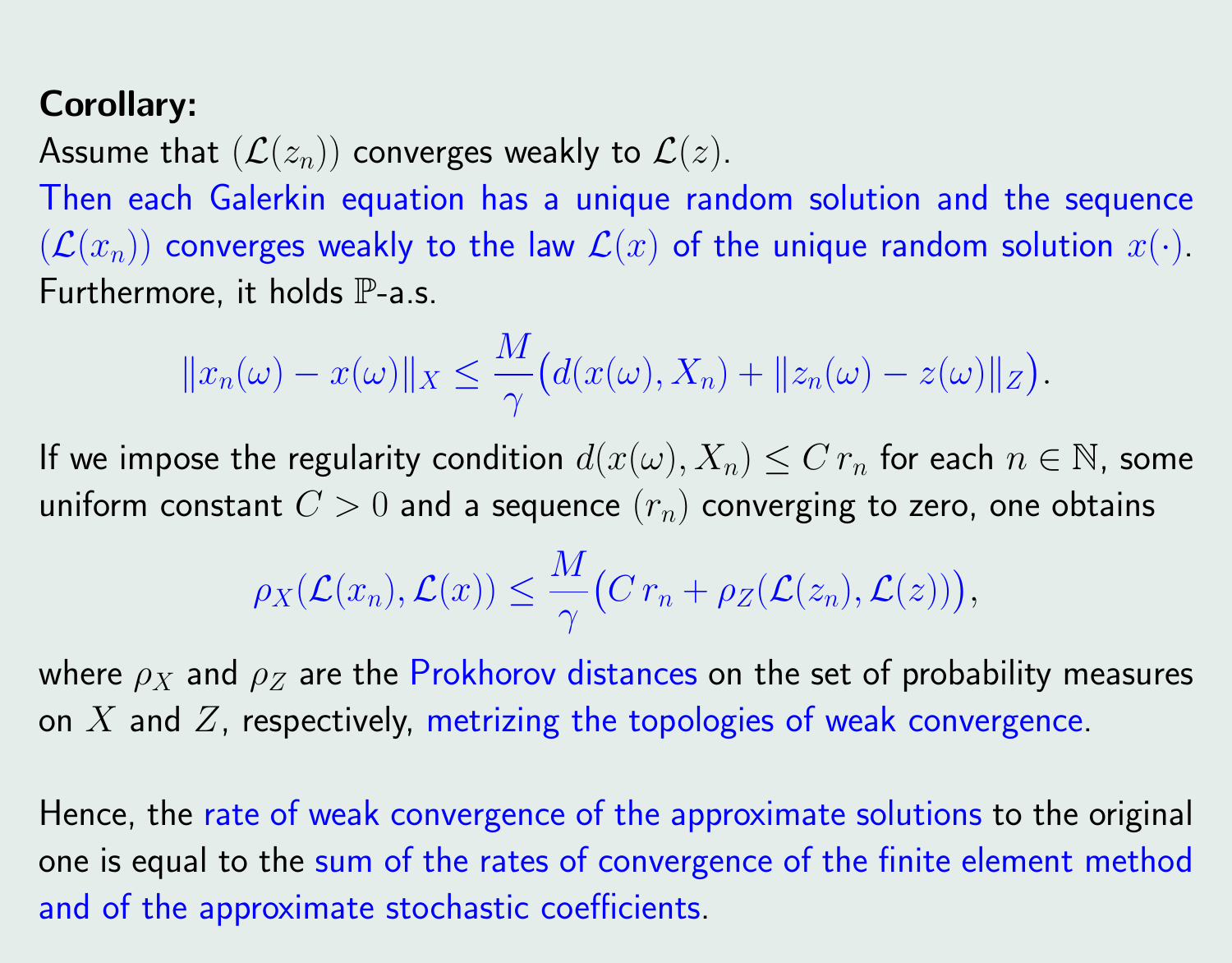Assume that  $z$  admits a Karhunen-Loéve (KL) type expansion of the form

$$
z(\xi,\omega)=\sum_{i=1}^{\infty}z_i(\omega)\psi_i(\xi)\ \ (\xi\in\bar{D},\omega\in\Omega),
$$

where the real random variables  $z_i, \ i \in \mathbb{N}$  are independent and uniformly distributed in  $[0, 1]$  (or  $[-0, 5, 0, 5]$ ).

Hence, an approximation  $z_n$  may be obtained by considering s terms of the KL expansion and replacing the s-dimensional random vector  $(z_1, \ldots, z_s)$  by  $N$  uniform samples  $z^j \in [0,1]^s$ ,  $j=1,\ldots,N.$  This means that  $z_n(\xi) = z_{s,N}(\xi)$  has the  $N$  realizations

$$
z_{nj}(\xi) = \sum_{i=1}^s z_i^j \psi_i(\xi) \quad (\xi \in \bar{D}, j = 1, ..., N).
$$

#### Examples:

(a) Monte Carlo methods: Select N independent samples from the uniform distribution on  $[0,1]^s$ . The best possible convergence rate for approximating  $\mathcal{L}(z)$  is then  $O(n^{-\frac{1}{2}})$ .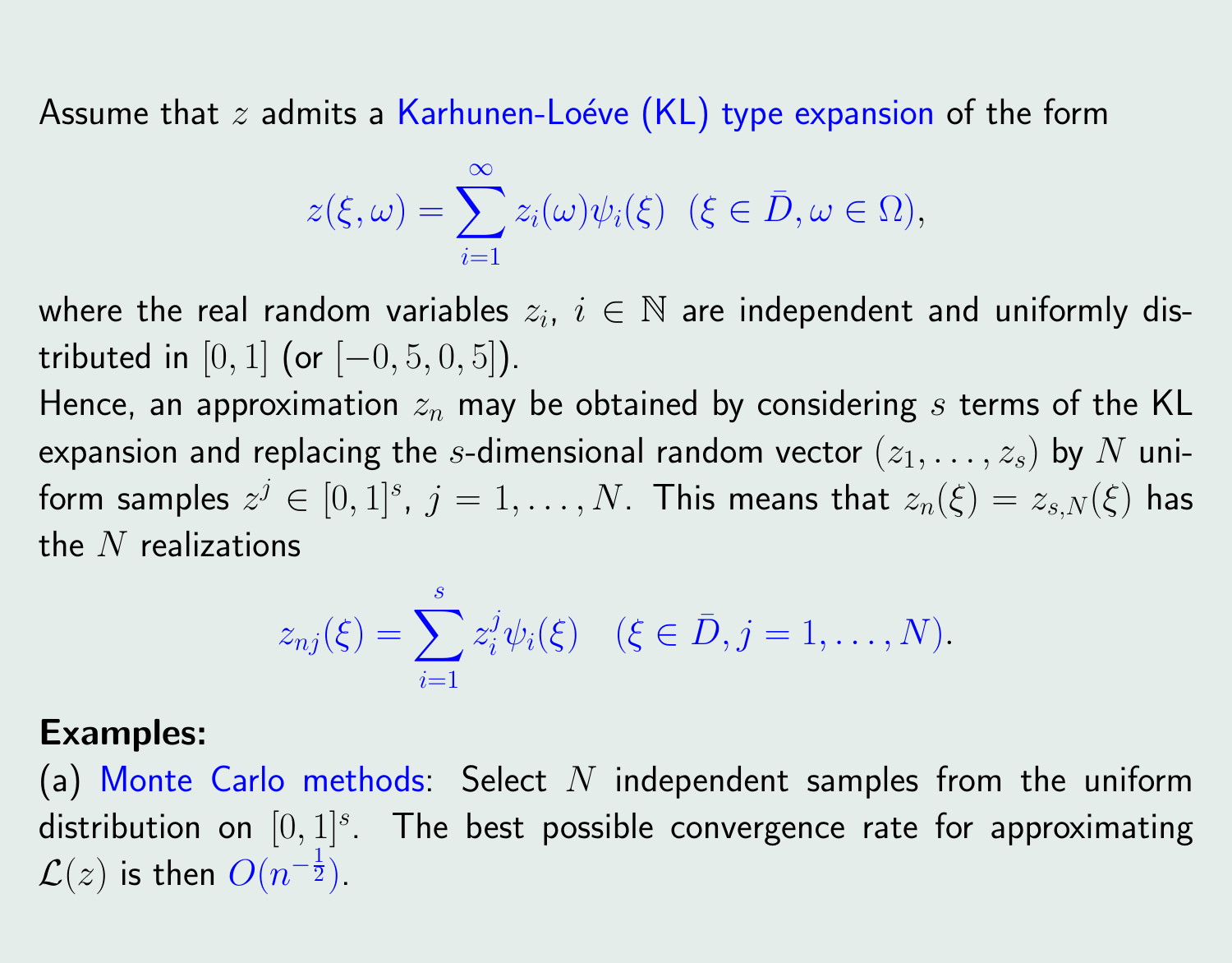(b) Quasi-Monte Carlo methods: Select  $N$  QMC points  $z^j \in [0,1]^s$  such that

$$
e_{N,s}(z^1,\ldots,z^N) = \sup_{g \in \mathbb{B}_s} \Big| \int_{[0,1]^s} g(t)dt - N^{-1} \sum_{j=1}^N g(z^j) \Big|,
$$

where  $\mathbb{B}_s$  is the unit ball of a linear normed space  $\mathbb{F}_s$ , has a good convergence rate with a constant not depending on  $s$ .

Suitable spaces are kernel reproducing Hilbert spaces (or related Banach spaces), e.g., the anchored weighted tensor product Sobolev space

$$
\mathbb{F}_{s} = \mathcal{W}^{(1,\dots,1)}_{2,\gamma,\text{mix}}([0,1]^{s}) = \bigotimes_{j=1}^{s} W^{1}_{2,\gamma_{j}}([0,1])
$$

with the weighted inner product  $(c\in [0,1]^s$  denotes the "anchor")

$$
\langle f, g \rangle_{\gamma} = \sum_{u \subseteq \{1, \dots, d\}} \gamma_u^{-1} \int_{[0,1]^{|u|}} \frac{\partial^{|u|} f}{\partial x_u}(x_u, c_{-u}) \frac{\partial^{|u|} g}{\partial x_u}(x_u, c_{-u}) dx_u
$$

or weighted Walsh spaces containing smooth functions.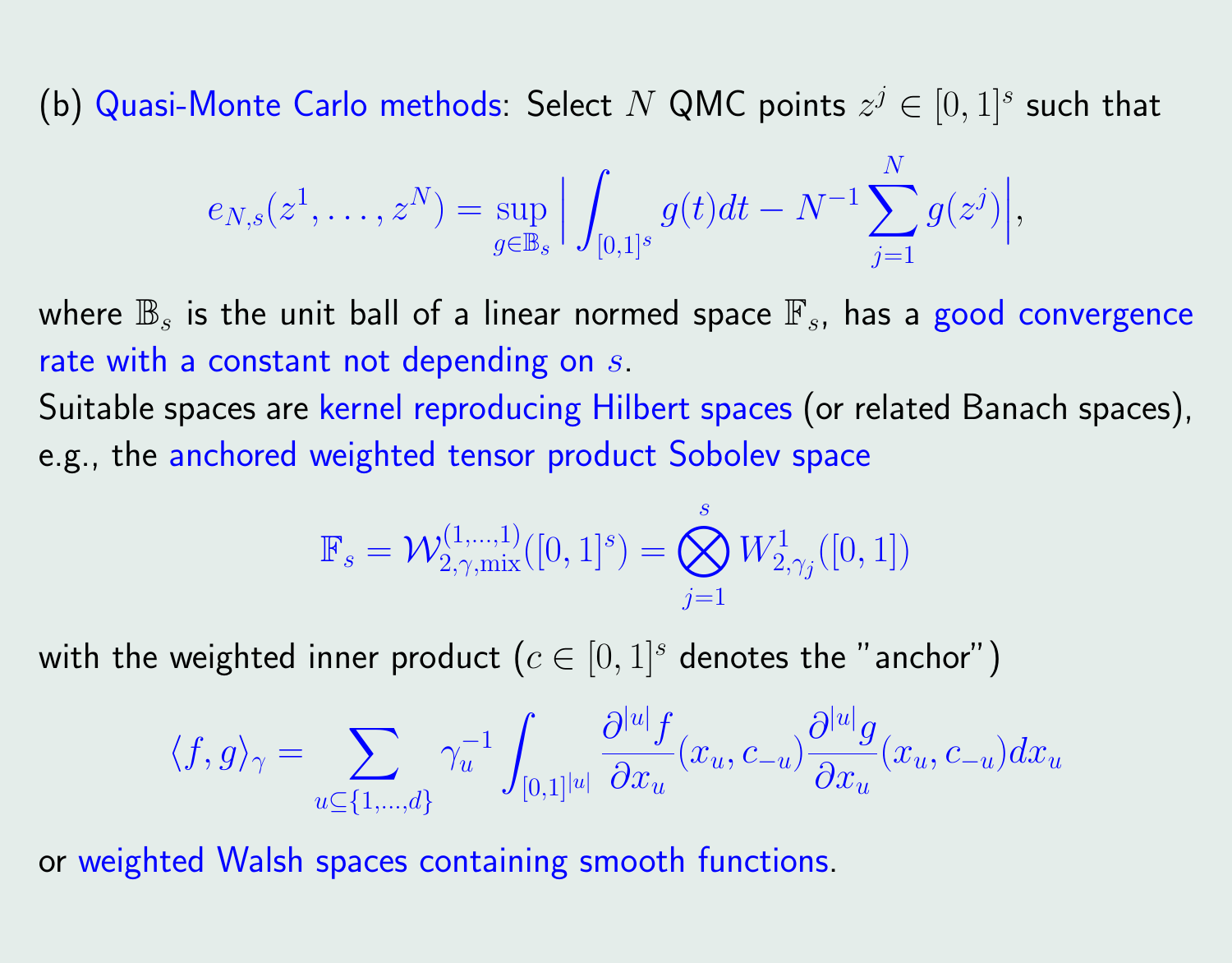# Examples of QMC methods:

(i) randomly shifted lattice rules (Sloan-Kuo-Joe 02):

$$
z^{j} = \left\{\frac{j-1}{N}g + \triangle\right\}, j = 1, \dots, N,
$$

where  $g\in\mathbb{Z}^s$  is the generator of the lattice,  $\triangle$  is uniformly distributed in  $[0,1]^s$ and  $\{\cdot\}$  means taking the fractional part componentwise, allow the mean square convergence estimate

 $\hat{e}_{N,s}(z^1,\ldots,z^N) \leq C(\delta) N^{-1+\delta} \quad (\delta \in (0,0,5])$ 

if the weights  $(\gamma_i)$  converge sufficiently fast to 0 and  $\gamma_u$  is of product form. (ii) interlaced polynomial lattice rules (Dick-Goda 13):

$$
e_{N,s}(z^1,\ldots,z^N) \le C N^{-\frac{1}{p}}
$$
  $(p \in (0,1)).$ 

The good convergence rates require smooth integrands and smooth dependence of the solution on the random parameter.

Hence, we consider the case  $a(\xi,r,t)=\sum_{j=1}^m A_j(\xi,r)t_j$  and KL expansion of  $A(\xi, z(\omega))$ .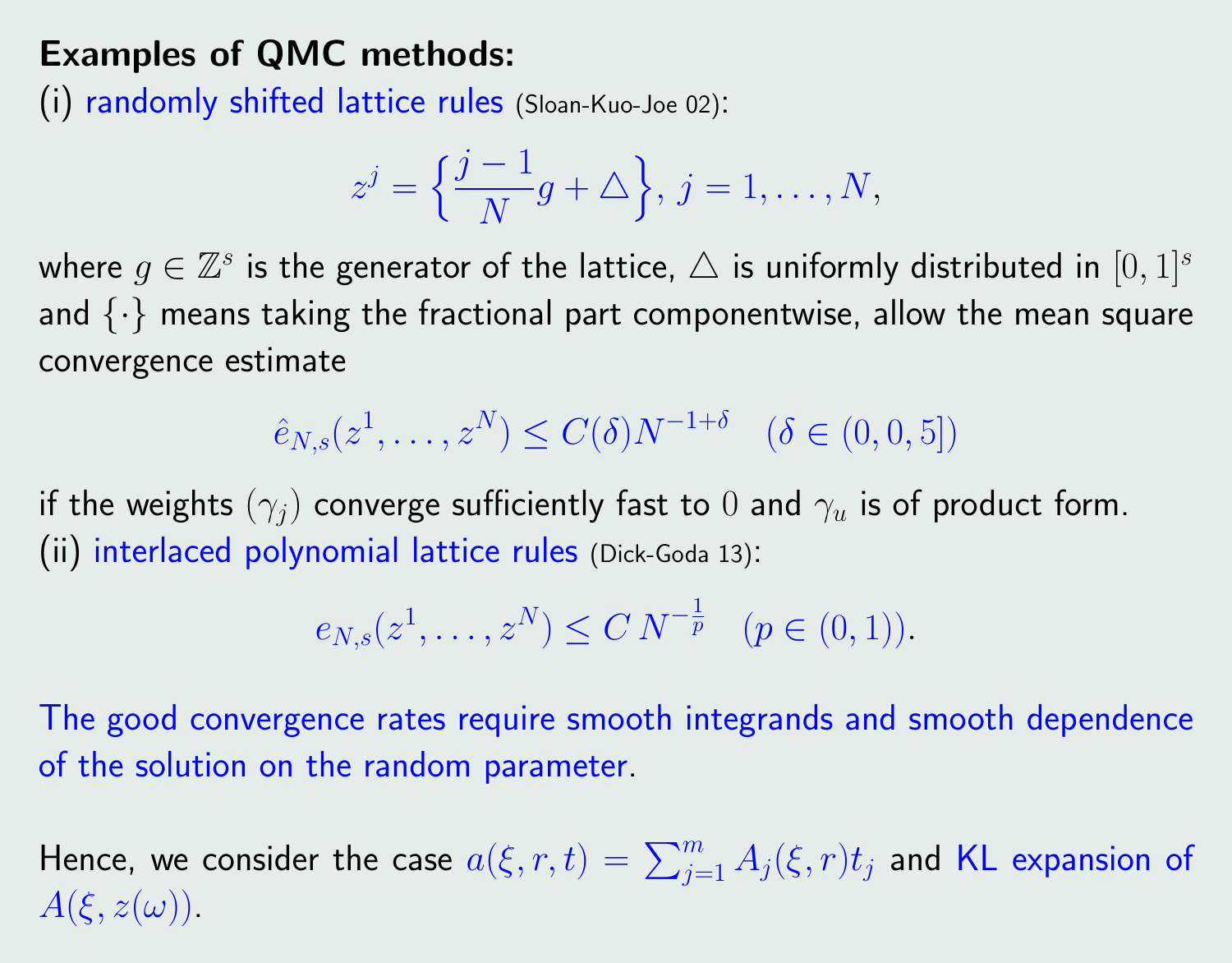We consider a lattice rule with uniform random shift  $\triangle$  in  $[0,1]^s$  and  $N$  points in  $s$  dimensions, and for each shifted lattice point solve the approximate elliptic problem

$$
\int_D a(\xi, z(\omega)) \langle \nabla x_h(\xi), \nabla v(\xi) \rangle d\xi = \int_D f(\xi) v(\xi) d\xi \quad (\forall v \in X_h).
$$

in a finite element subspace  $X_h$  (on  $D\subset \mathbb{R}^m)$ .

Theorem: (Kuo-Schwab-Sloan 12) The convergence rate of the scheme is

$$
\left(\mathbb{E}\left[|I(G(z))-Q_{s,N}(\triangle;G(x_h))|^2\right]\right)^{\frac{1}{2}} \leq C\left(s^{-1}+N^{-1+\delta}+h^{\tau}\right),
$$

where  $0 \leq \tau = t + t' \leq 2$ , N is prime,  $\delta \in (0, \frac{1}{2})$  $\frac{1}{2}$ ,  $f \in H^{-1+t}(D)$ ,  $G \in$  $H^{-1+t'}(D)$ ,  $p=\frac{2}{3}$  $\frac{2}{3}$  and  $\sum_{j\in\mathbb{N}}\|\psi_j\|_{L_\infty(D)}^p<\infty$ .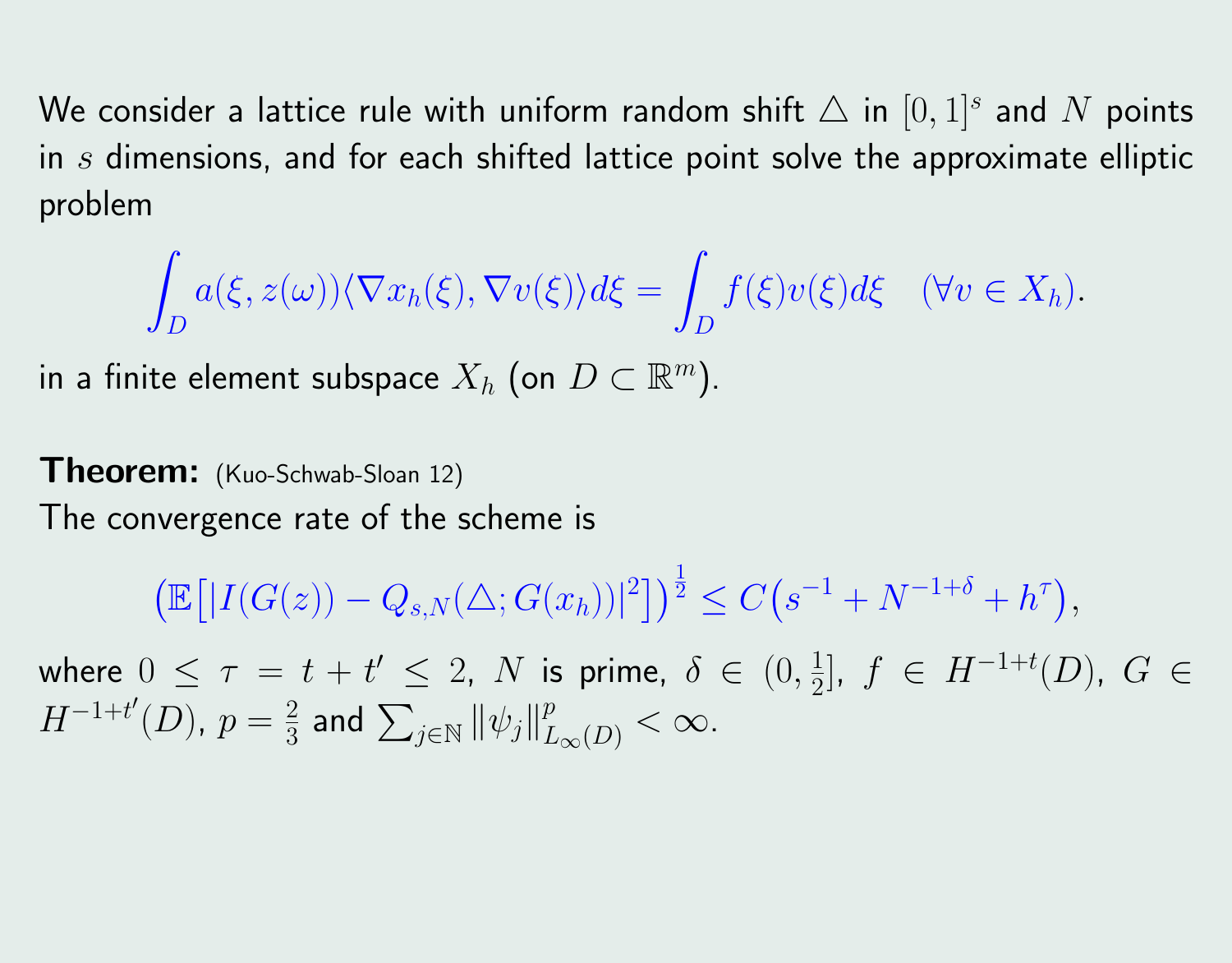# **Conclusions**

- Recently the numerical analysis of random differential equations became a very active field of research. In particular, combinations of generalized Wiener or Karhunen-Loéve expansions with multi-level Monte Carlo and Quasi-Monte Carlo methods became powerful tools.
- For linear elliptic PDE's with random coefficients new and promising error estimates are obtained for specific QMC finite element methods. They may be extended to certain regular analytic parametric operator equations (Schwab 13).
- A challenging question is: To which nonlinear random PDEs or even random variational problems may the QMC convergence rates be extended ? I am particularly interested in stochastic optimization models that may be rewritten as set-valued equations.